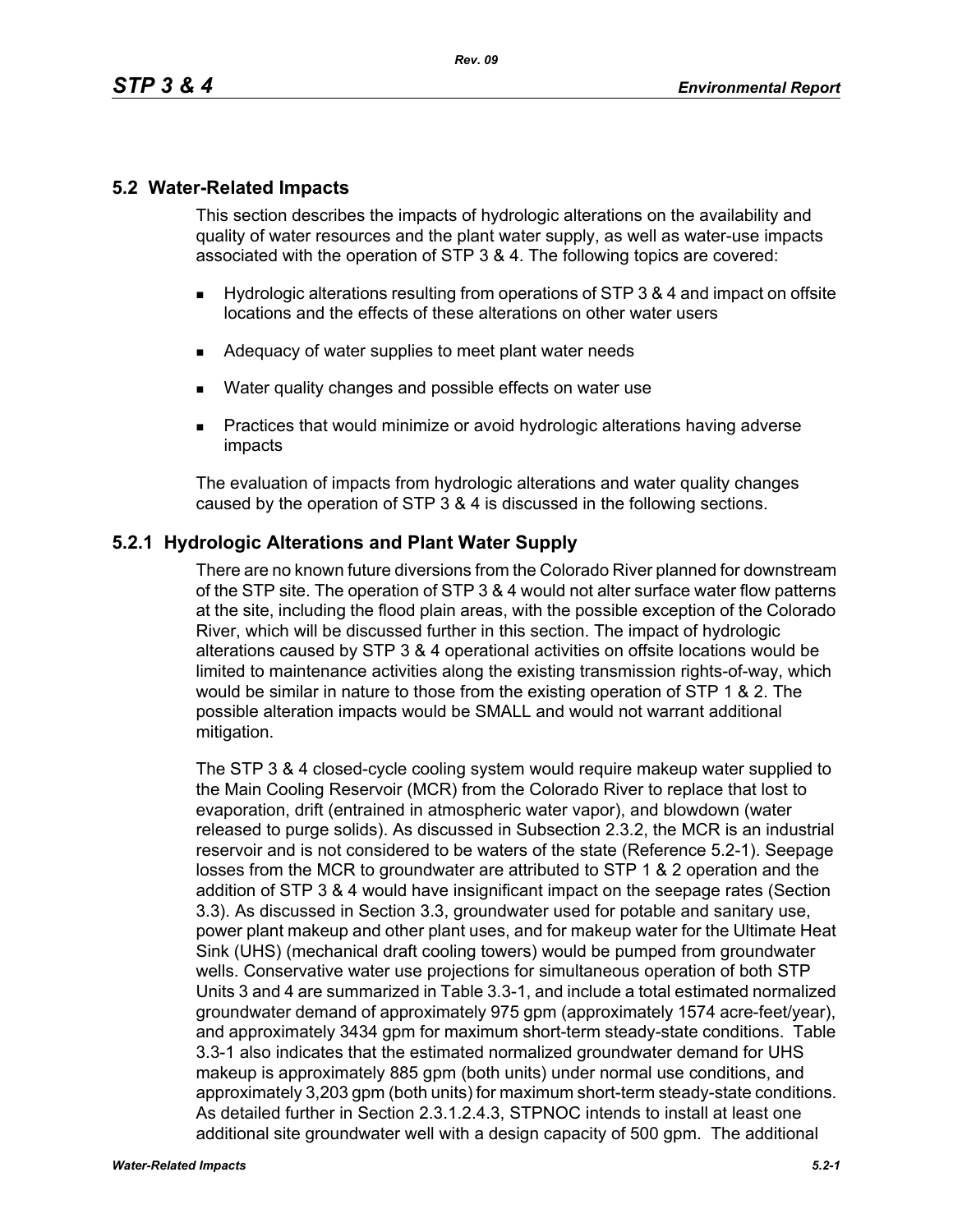well(s) would be properly permitted under applicable Coastal Plains Groundwater Conservation District (GPGCD) and TCEQ requirements, and would not involve a request for an increase in the existing permit limit. As discussed in Section 2.3.1.2.4.3, with consideration for the need to maintain groundwater storage capacity to provide for peak site water demands, total site groundwater demand will remain below the existing site groundwater permit limit during construction, initial testing, and operation of STP Units 3 and 4. Notwithstanding, the MCR and Colorado River remain as alternative sources in the unlikely event that unanticipated peak site water demands would require additional water sources.

The expected normalized rate of withdrawal of Colorado River water (Section 3.3) to replace water losses from the MCR due to STP 3 & 4 operations (ignoring natural evaporation since it is already accounted for under Units 1 and 2) is approximately 22,799 gpm (normal operating conditions) and 47,489 gpm (short-term peak conditions). These surface water removal rates are sufficient to provide MCR makeup for the approximately 23,190 gpm (average annual forced evaporation during normal operating conditions at an assumed 100 percent load factor) and 49,000 gpm (maximum short-term forced evaporation) attributable to STP 3 & 4 heat loads. As discussed in Subsection 2.3.2, the STP site is currently permitted to withdraw 102,000 acre-feet per year or a normalized rate of 62,234 gpm. This permitted withdrawal rate is sufficient to support operation of all four STP units.

MCR makeup water would be pumped from the existing STP Reservoir Makeup Pumping Facility (RMPF) on the Colorado River to the MCR to replace evaporative losses, and blowdown from the MCR, as required. Blowdown to maintain MCR water quality and level (Figure 3.3-1) would be through the existing discharge system. Water would be withdrawn from the MCR for main condenser and turbine system cooling and returned to the MCR. The MCR also would receive blowdown from the STP 3 & 4 UHS and STP 3 & 4 processed waste flows. There would be no direct discharges of individual waste streams to the Colorado River or to groundwater*.*

The most significant water loss from the STP 3 & 4 cooling water system would be through evaporation of water from the MCR. Blowdown to the Colorado River from the MCR would occur if required to maintain water quality in the MCR. Blowdown would occur in accordance with the existing Texas Pollutant Discharge Elimination System (TPDES) permit.

Water diverted to the MCR is currently considered lost to potential downstream surface water users and downstream aquatic communities and is considered a consumptive loss. The groundwater pumped from the existing site wells serving the STP site would also be considered a consumptive loss because the water would be either consumed or discharged to the MCR.

The assessment that follows conservatively assumes that all Colorado River water pumped to the MCR and all groundwater pumped from the wells is consumed. In reality, some water returns to the Colorado River as groundwater flow as the water seeps from the MCR and infiltrates the upper shallow portion of the groundwater system beneath the MCR. The water then flows toward the Colorado River where it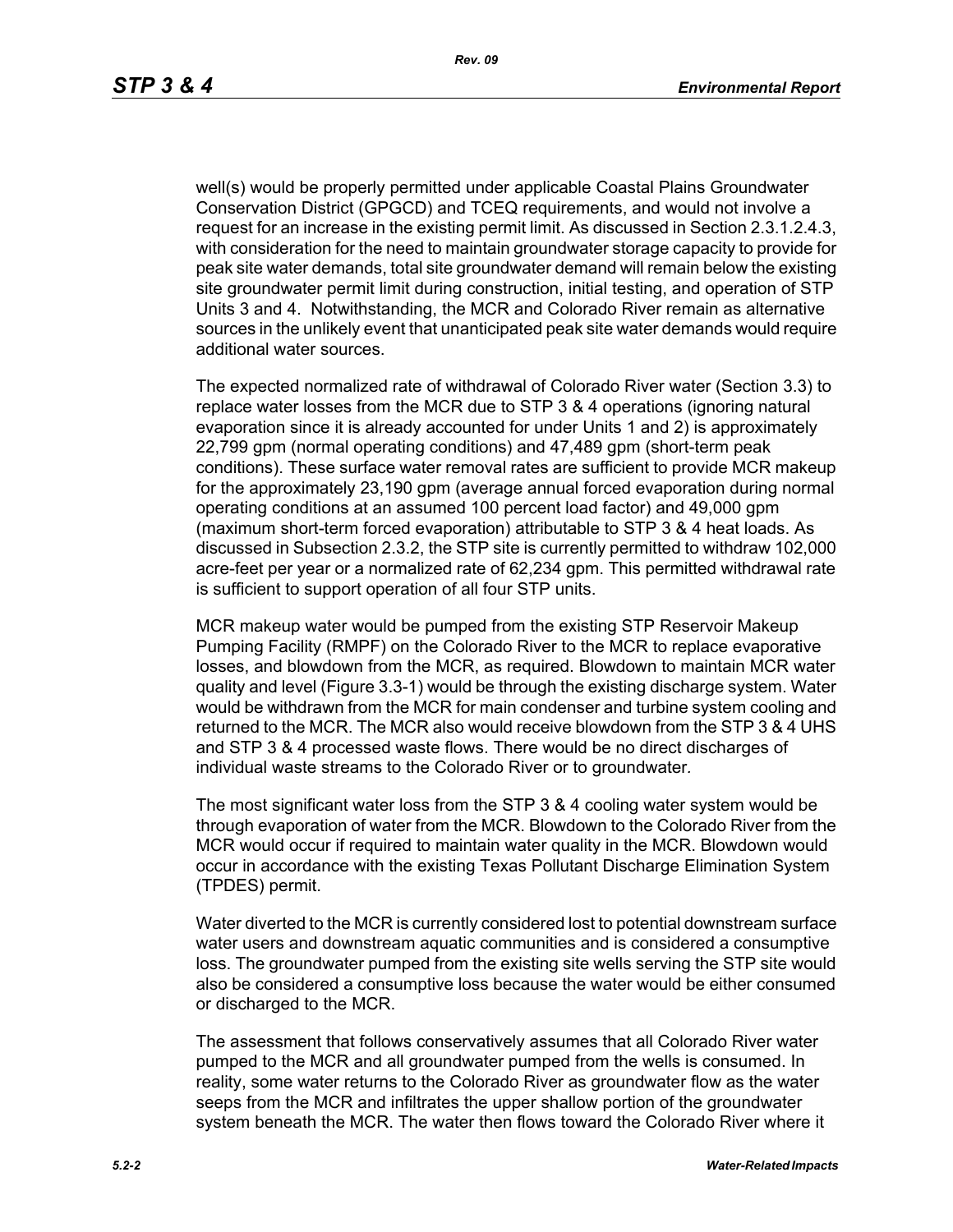discharges. Water from the MCR is also released through the pressure relief wells located in the above-grade dike surrounding the MCR. Water from these relief wells is discharged to a surface water ditch that surrounds the MCR and flows away from the reservoir through the STP site's natural drainage features.

As discussed in Subsection 2.3.2, the projected firm water demands for stored water in the Highland Lakes located upstream of the STP site on the Colorado River is currently still less than the total firm water available. Therefore, it is extremely remote that firm water rights would be reduced, even under extreme drought conditions. If conditions are worse than the drought of record, which occurred from the late 1940s through the 1950s (Subsection 2.3.2), the LCRA must curtail and distribute the available supply of firm water among all of its firm water supply customers on a pro rata basis (Reference 5.2-3). As discussed in Subsection 2.3.2, the STP site currently has surface water rights for 102,000 acre-feet per year and an additional 20,000 acrefeet/year of backup water for two-unit operation and 40,000 acre-feet/year for four-unit operation during periods when the water necessary to maintain the MCR at or above an elevation of 27 feet mean sea level is not available from the Colorado River. If this situation were to occur, the backup water would be released by the LCRA from firm stored water or any other sources of water originating upstream of the Bay City Dam (Reference 5.2-4).

Operation of STP 3 & 4 would not create any new impacts in the vicinity of the flood plain. The infrastructure constructed in the floodplains is currently used for STP 1 & 2. The current facilities would support STP 3 & 4. There would be no new infrastructure built in support of STP 3 & 4 in the flood plain areas adjacent to the site that would create impacts resulting from alterations to the flood plain flow paths.

# **5.2.2 Water Use Impacts**

### **5.2.2.1 Surface Water**

Long-term (1948–2005) daily Colorado River flow records were used to estimate the annual mean, the lowest annual mean, and the lowest daily mean flows of the Colorado River in the vicinity of the STP site (Reference 5.2-5).

Based on the planned cooling system configuration (Figure 3.3-1), surface water removal from the Colorado River for STP 3 & 4 (ignoring natural evaporation since it is already accounted for under Units 1 and 2) is estimated to be at a normalized rate of 22,799 gpm under normal operating conditions and 47,489 gpm under maximum operating conditions (see Table 3.3-1). These surface water removal rates are sufficient to provide MCR makeup for the approximately 23,190 gpm (average forced evaporation during normal operating conditions at an assumed 100 percent load factor) and 49,000 gpm (maximum short-term forced evaporation) attributable to STP 3 & 4 heat loads. The long-term monthly average Colorado River flow upstream of the STP site at the closest U.S. Geological Survey (USGS) Gauging Station 08162500 (Figure 2.3.1-5) near Bay City (Reference 5.2-5) varies from 374,748 gpm to 1,919,518 gpm (Table 5.2-1).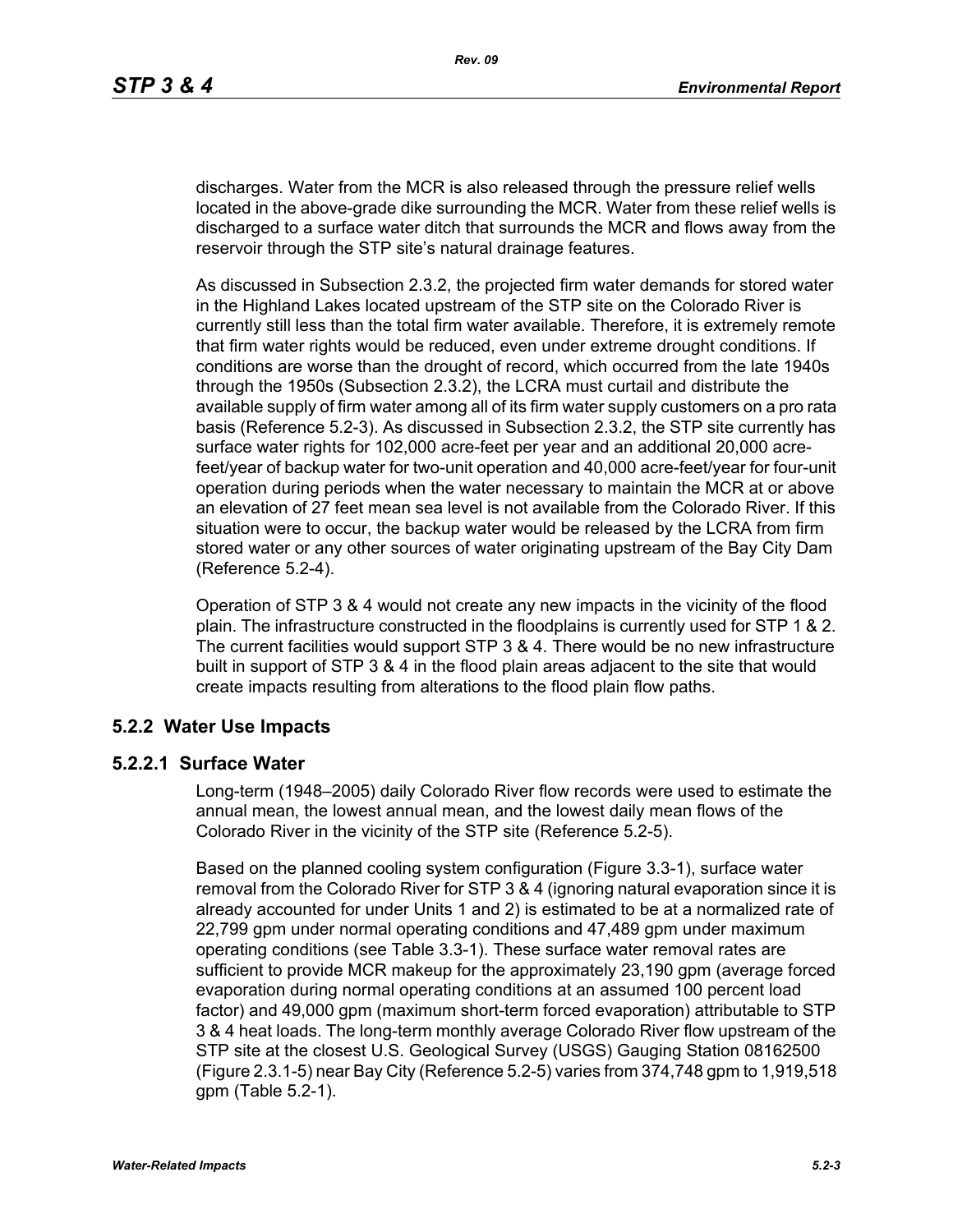Approximately 12.7 percent or less (Table 5.2-1) of the estimated monthly mean Colorado River flow near Bay City would be lost to makeup. Makeup withdrawal for maximum use operations from the Colorado River projected for STP 3 & 4 represents 4.0 % of the historical annual mean flow (1,180,344 gpm [2630 cfs]) of the river near Bay City. However, the annual mean flow during 2006 was 303,834 gpm (677 cfs) (Reference 5.2-5). The projected normal use withdrawal of 22,799 gpm for STP 3 & 4 during a 303,834 gpm (677 cfs) flow event would represent 7.5 percent of flow. As discussed in Subsection 2.3.1.1, the probable minimum flow rate at Bay City is estimated as zero. If there is no downstream flow, the Colorado River near the STP RMPF intake structure would be occupied by tidal water. Because Segment 1401 is considered tidal, there is no established 7Q10 value for the Colorado River for Segment 1401 (Reference 5.2-5). The closest stream gauge to the STP site where 7Q10 data is maintained is the Bay City USGS Gauging Station 08162500 where, from October 1, 1976 through December 31, 2005, the 7Q10 (7 consecutive day low period over a 10-year period) was determined to be 20 cfs (Reference 5.2-6). Because of the zero probable minimum flow at Bay City and a low 7Q10 value of 20 cfs, the 7Q10 water flow value will not be used to determine potential impacts.

As discussed in Subsection 2.3.2 and indicated in Table 2.3.2-9, STP 1 & 2 currently withdraws surface water as needed from the Colorado River after confirming that the flow at the USGS Bay City Gauging Station is capable of supporting the withdrawal of surface water in accordance with the current STP 1 & 2 surface water withdrawal permit. Surface water flow of the Colorado River will continue to be monitored for flow before the withdrawal of surface water for STP 3 & 4 operations to ensure that surface water could be pumped in accordance with the current STPNOC surface water use permit. This practice helps ensure that water withdrawn from the Colorado River is acceptable for supply into the MCR.

Surface water withdrawals would be in accordance with current STPNOC water rights permits and contracts with the Lower Colorado River Authority (LCRA). Therefore, during low-flow days, withdrawal of surface water for the operation of STP 3 & 4 could have a SMALL impact on the availability of fresh water downstream of the site and not warrant additional mitigation. The cumulative impacts of all four operating units are discussed in Section 10.5.

### **5.2.2.2 Groundwater**

As discussed in Subsection 2.3.2, groundwater wells would be used to supply makeup water to STP 3 & 4 for the UHS, service water for the power plant makeup and use. and water for the potable and sanitary systems. Based on the results of an operating plant (Units 3 and 4) water balance calculation (Reference 5.2-13) and a site groundwater use calculation (Reference 5.2-14), STPNOC has determined that the STP site groundwater operating permit limit provides adequate groundwater supply for water uses required for the operation of STP Units 1 and 2 and the construction, initial testing, and operation of STP Units 3 and 4. The permit allows groundwater withdrawals from the five site production wells up to a limit of 9000 acre-feet over the permit term of approximately 3 years. For discussion purposes, this permit limit may be described herein as "approximately 3000 acre-feet/year," recognizing that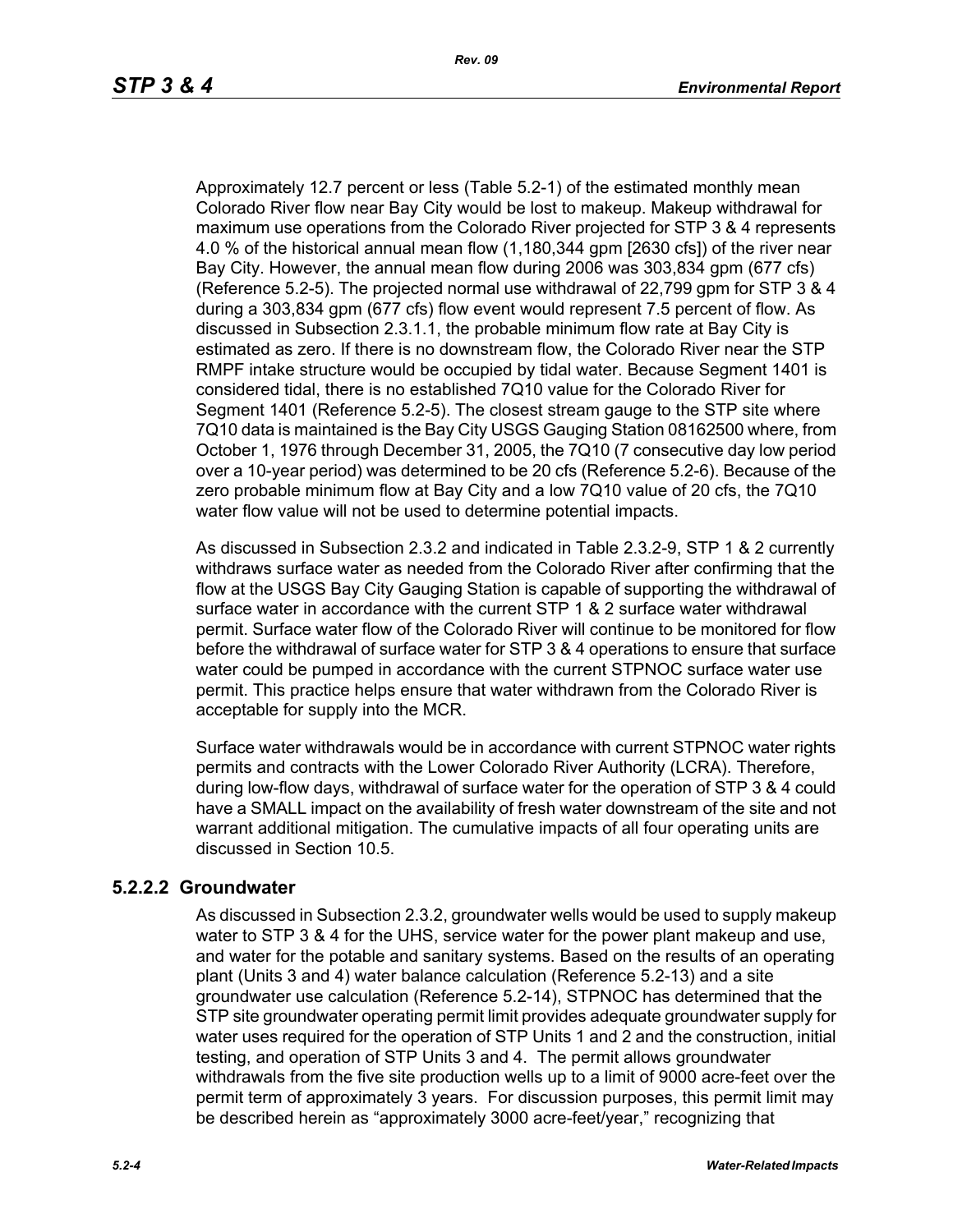groundwater withdrawal in a single year may exceed 3000 acre-feet provided that total withdrawals over the permit term do not exceed 9000 acre-feet. As a point of reference, if the permit limit were exactly 3000 acre-feet/year (which is not necessarily the case due to slight variances in the permit term with each permit renewal), the equivalent "normalized" withdrawal rate assuming continuous pumping every minute of every day of each year would be approximately 1860 gpm.

Historical groundwater withdrawal rates associated with operation of Units 1 and 2 are provided in Table 2.3.2-18. This data shows that from 2001 through 2006, annual groundwater use for operation of STP Units 1 and 2 averaged approximately 798 gpm (approximately 1288 acre-feet/year). A small but not insignificant portion of this amount has been diverted to the MCR as a result of manual operation of the groundwater well pump and header system. With the installation of appropriate automated groundwater well pump and header system controls, this diverted groundwater would be available for use by Units 3 and 4. However, as documented in the site groundwater use calculation (Reference 5.2-14), it has been determined that even if this water were not available to Units 3 and 4, the existing STP site groundwater operating permit limit provides adequate groundwater supply for water uses required for the operation of STP Units 1 and 2 and the construction, initial testing, and operation of STP Units 3 and 4.

Water uses projected for the operation of STP Units 3 and 4 are derived from system design data as well as from operational water use data for specific systems for which such data is available (Reference 5.2-13). As detailed in Table 3.3-1, conservative water use projections for simultaneous operation of both STP Units 3 and 4 include a total estimated normalized groundwater demand of approximately 975 gpm (approximately 1574 acre-feet/year), and approximately 3434 gpm for maximum shortterm steady-state conditions.

When evaluating whether the total site groundwater demand can be satisfied by the available groundwater supply, the site groundwater use calculation (Reference 2.4S.12-24) considers the schedule projected for each use, and evaluates the total site groundwater usage at each point in time from the commencement of STP Units 3 and 4 construction until both Units 3 and 4 are in operation (i.e., Units 1, 2, 3 and 4 are operating simultaneously). With consideration for the need to maintain water storage capacity to provide for peak site water demands, this evaluation confirms that total site groundwater demand remains below the existing site groundwater permit limit during construction, initial testing, and operation of STP Units 3 and 4. Notwithstanding, the MCR and Colorado River remain as alternative sources in the unlikely event that unanticipated peak site water demands would require additional water sources.

As detailed further in Section 2.3.1.2.4.3, STPNOC intends to install at least one additional site groundwater well with a design capacity of 500 gpm. As documented in the site groundwater use calculation (Reference 5.2-14), this additional capacity will allow for sufficient groundwater withdrawal to meet water uses required for: (1) operation of STP Units 1 and 2 and the construction, initial testing, and operation of STP Units 3 and 4; and (2) potential temporary capacity reduction as a result of equipment failure/unavailability. As with the existing five site production wells, the new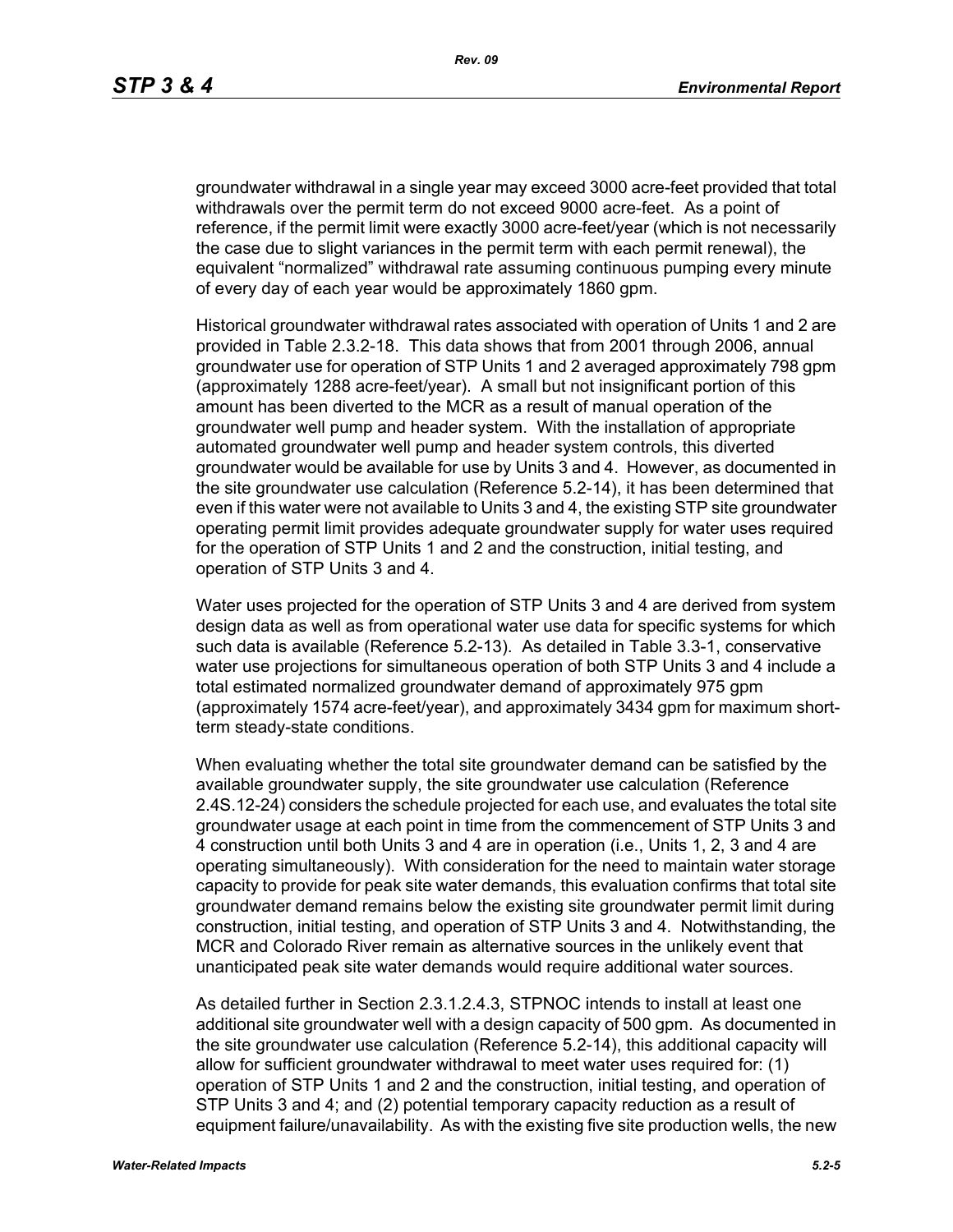well(s) would be installed to depths within the deep portion of the Chicot Aquifer. As discussed in Subsection 2.3.1, the proposed new well(s) would be required to be at least 4000 feet from STP 1 & 2 and STP 3 & 4 to prevent potential subsidence of the facilities. Any additional wells would be properly permitted under applicable CPGCD and TECQ requirements, and would not involve a request for an increase in the existing permit limit.

To determine potential offsite impact during the operation of STP 3 & 4, drawdown at the site boundary was calculated. The drawdown calculation assumes a continuous pumping rate of 1860 gpm, which as discussed above is a normalized approximation of the current permit limit, and is conservative for purposes of the drawdown calculation. The drawdown calculation also assumes that all water is pumped from a single onsite well. The minimum distance allowed by the CPGCD between permitted wells is 2500 feet (Reference 5.2-7). Therefore, the 2500-foot distance was used for the most conservative model distance from an STP site well to any potential offsite well. As with Section 4.2, a confined nonleaky aquifer scenario was used to determine the drawdown at the offsite groundwater well location closest to the STP 3 & 4 well location. Data used to input to an analytical distance-drawdown model is described in Subsection 2.3.1 and are referenced in Table 5.2-2.

A confined nonleaky scenario would most likely represent actual site conditions. The hydrologic parameters used in support of a confined nonleaky aquifer scenario are included in Table 5.2-2. The Theis nonequilibrium well equations (Reference 5.2-8) for a confined nonleaky scenario are as follows:

| $s = [Q/4(3.14)T](W(u))$                 | $u = r^2S/4Tt$                         |  |  |
|------------------------------------------|----------------------------------------|--|--|
| where:                                   |                                        |  |  |
| $s =$ drawdown (ft)                      | T = transmissivity, $ft^2$ /day        |  |  |
| $Q =$ pumping rate, ft <sup>3</sup> /day | $t =$ time since pumping started, days |  |  |
| $W(u)$ = Theis well function             | $S = coefficient of storage$           |  |  |
|                                          | $r =$ distance to pumping well, ft     |  |  |

The assumptions made were that the aquifer is homogeneous, isotropic, of uniform thickness, and of infinite aerial extent. The assumptions also include that the potentiometric surface before pumping is horizontal; the well is pumped at a constant discharge rate; the well is fully penetrating and flow is horizontal; the well diameter is infinitesimal so that storage within the well can be neglected; and water from storage is discharged instantaneously with decline of head.

An assumption was made that all of the water to be pumped was from a fully penetrating single well (any site well). The results of the confined nonleaky scenario model indicated that drawdown from normal operation of STP 3 & 4 of the deeper portion of the Chicot Aquifer potentiometric surface 2500 feet from a single STP site well was 38 to 42 feet based on an average pumping rate of 1062 gpm over a period of 40 years. The pumping rate of 1062 gpm 1860 gpm (conservative normalized approximation of the permit limit) less the Units 1 and 2 average annual withdrawal rate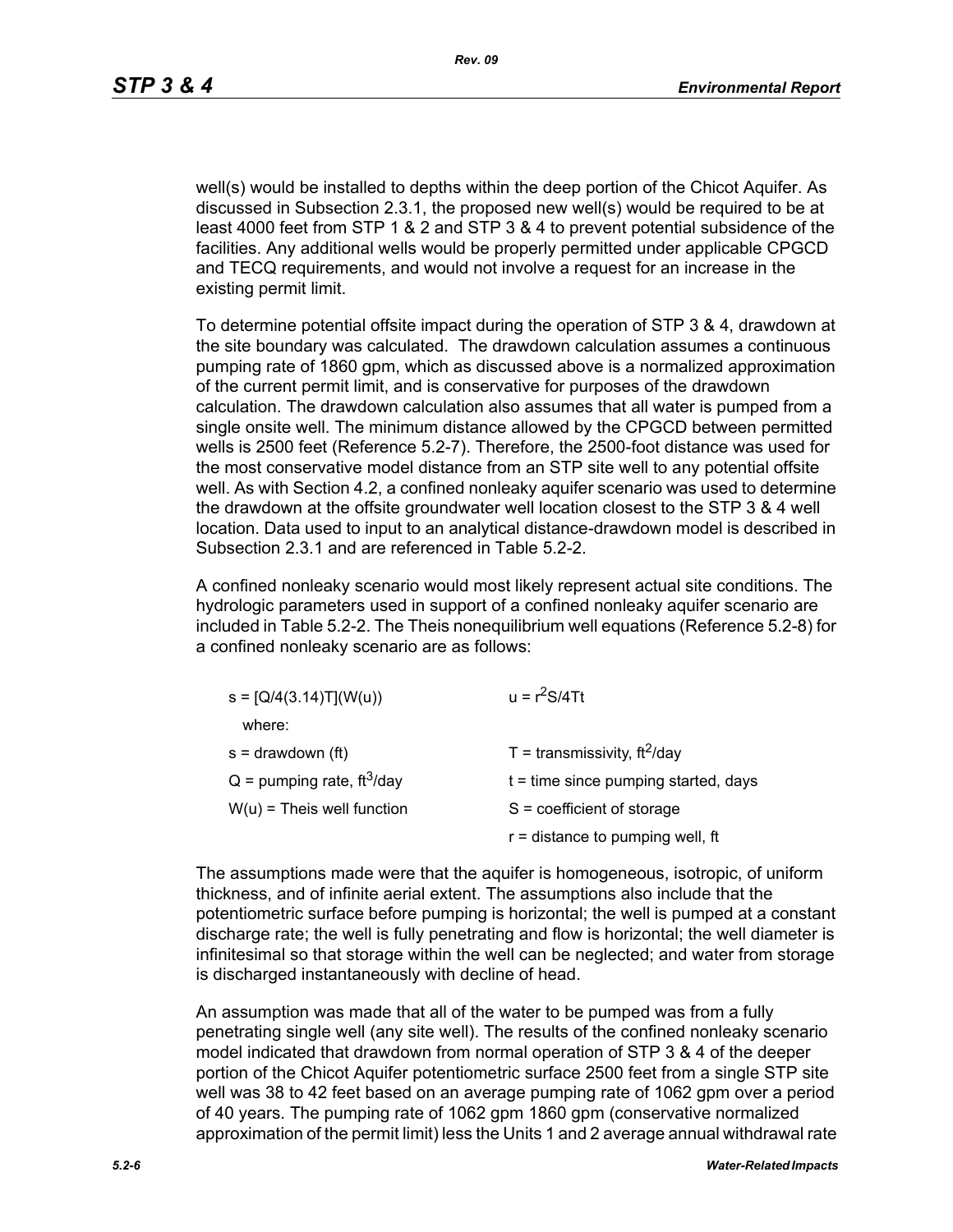(798 gpm). Drawdown values for the deep portion of the Chicot Aquifer for the above pumping case are included in Table 5.2-2.

In reality, the actual withdrawal resulting from the pumping of an STP well 2500 feet away would result in less drawdown than assigning all of the total pumping rates to one well. For example, the projected drawdown of (Table 5.2-2) over a 40-year period at a pumping rate of 1062 gpm would result in a drawdown of 38 to 42 feet. Pumping at a rate of no more than 500 gpm over a 40-year period in any single well would result in a drawdown of 18 to 20 feet 2500 feet from that well. These values assume that no two pumping wells adjacent to each other are used at the same time. If this were to occur, the effects of the two wells being pumped simultaneously would result in an overlap of drawdown and would likely lower drawdown in areas between the pumping wells. The additive effect could extend off site. However, most of the additive effect form the onsite pumping of multiple wells would remain on the STP site.

Because of the confining unit between the deep and shallow portions of the Chicot Aquifer, STPNOC concludes that there would be no impact to the shallow portion of the aquifer during operation of STP 3 & 4. However, STPNOC concludes that impacts due to increased pumping during operational activities at STP 3 & 4 to the deeper portion of the Chicot Aquifer would be SMALL and would not warrant mitigation. The cumulative impacts of all four units on groundwater resources are discussed in Section 10.5S.

# **5.2.3 Water Quality Impacts**

### **5.2.3.1 Surface Water Quality**

Mechanical draft cooling towers, such as the ones proposed for the STP 3 & 4 UHS, remove waste heat by allowing water to evaporate to the atmosphere. The water lost to evaporation must be replaced continuously with makeup water to prevent the accumulation of solids and solid scale formation. To prevent buildup of these solids, a small portion of the circulating water with elevated levels of solids is drained or blown down, and cooling tower water chemistry must be maintained with anti-scaling compounds and corrosion inhibitors.

Similarly, because conditions in cooling towers are conducive to the growth of fouling bacteria and algae, a biocide must be added to the system. This is normally a chlorine or bromine-based compound, but occasionally, hydrogen peroxide or ozone is used. Table 3.6-1 lists water treatment chemicals currently used for STP 1 & 2 and that would likely be used in STP 3 & 4.

Water drawn from the Colorado River is expected to require limited treatment to prevent biofouling in the makeup intake structure and makeup water piping. Additional water treatment would take place in the cooling tower basins, and would include the addition of biocides, anti-scaling compounds, and dispersants. Sodium hypochlorite and sodium bromide are used to control biological growth in the existing circulating water system and would likely be used in the new system as well. TPDES Permit No. WQ0001908000, issued in 2005 (Reference 5.2-9), regulates the outfalls that discharge to the MCR, which assures that necessary treatment and monitoring for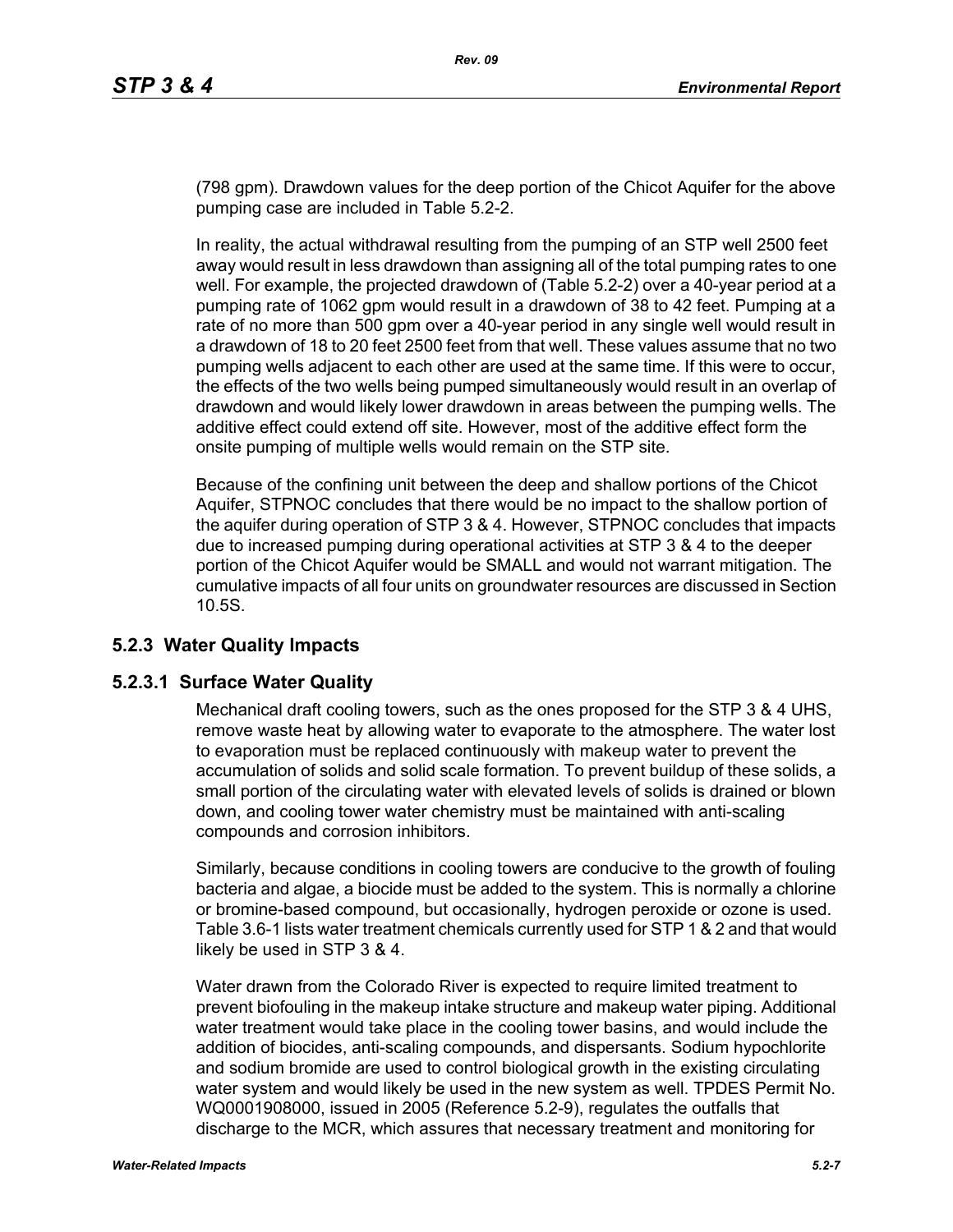nonradioactive contaminants occurs before discharge to the MCR. The permit limits total residual chlorine (0.05 milligrams per liter daily maximum) from any single generating unit for more than two hours per day unless longer periods are required for macroinvertebrate control. Processed wastewater discharged from STP 3 & 4 facilities to the MCR would be similar to that currently discharged under the STP 1 & 2 TPDES permit. STPNOC would submit the necessary applications to TCEQ for permitting the proposed STP 3 & 4 discharges to the MCR.

The existing TPDES permit states that discharges from the MCR may not exceed 12.5% of the flow of the Colorado River at the discharge point. Additionally, discharges are not permitted when the river flow is less than 800 cfs.

As discussed in Section 2.3.1.1.2.1, the 7000-acre MCR is unlined, allowing seepage of water from the MCR through the reservoir floor. During the design stage, total seepage from the MCR, based on a maximum operating water level of 49 feet above MSL, was estimated to be 3530 gpm, or approximately 5700 acre-ft/yr. Seepage discharge from the MCR has two flow paths: (a) part of the seepage is collected by the relief well system, which is installed in the sands of the Upper Shallow Aquifer, and is then discharged to surface waters; and (b) part of the seepage bypasses the relief wells and continues in the Upper Shallow Aquifer in a southeasterly direction to the Colorado River. In addition to these two seepage flow paths, water can be discharged from the MCR through blowdown to the Colorado River.

Discharge from the MCR cannot occur when the Colorado River is less than 800 cfs and cannot exceed 12.5% of the river flow (Reference 5.2-9). As discussed in Subsection 2.3.2, there is currently no routine discharge from the MCR to the Colorado River. STP 1 & 2 has discharged water from the MCR to the Colorado River once, in 1997. Projections of the MCR water quality and additional demands upriver could necessitate the use of the STP permitted reservoir blowdown system to maintain water quality by 2010. MCR water quality is currently maintained by selective pumping during high river flow conditions (>1200 cfs) (Reference 5.2-10). If upstream demands increase, the availability of water at a flow greater than 1200 cfs could be reduced.

During normal operation, water in the MCR evaporates, causing an increase in constituents in the MCR, such as total dissolved solids (TDS). Blowdown from the MCR to the Colorado River would occur as necessary to maintain the MCR water quality at an average of 3000 micro-Siemens per centimeter (µS/cm) (Reference 5.2- 4). This conductivity measurement is a good indicator for the TDS levels in the MCR. The current TPDES permit (Reference 5.2-10) allows an average MCR discharge rate of 144 MGD with a daily maximum of 200 MGD. The permit pH range for water discharged from the MCR is between 6.0 and 9.0 standard units. The water temperature daily average limit is 95°F with a daily maximum of 97°F. The total residual chlorine daily maximum is 0.05 milligrams per liter (mg/L) (Reference 5.2-10). Limits on outfall concentrations, rates, and schedules for STP 3 & 4 operational discharges to the MCR would be determined through the TPDES permitting process. STPNOC would submit the new or modified permit provisions to the NRC when they become available.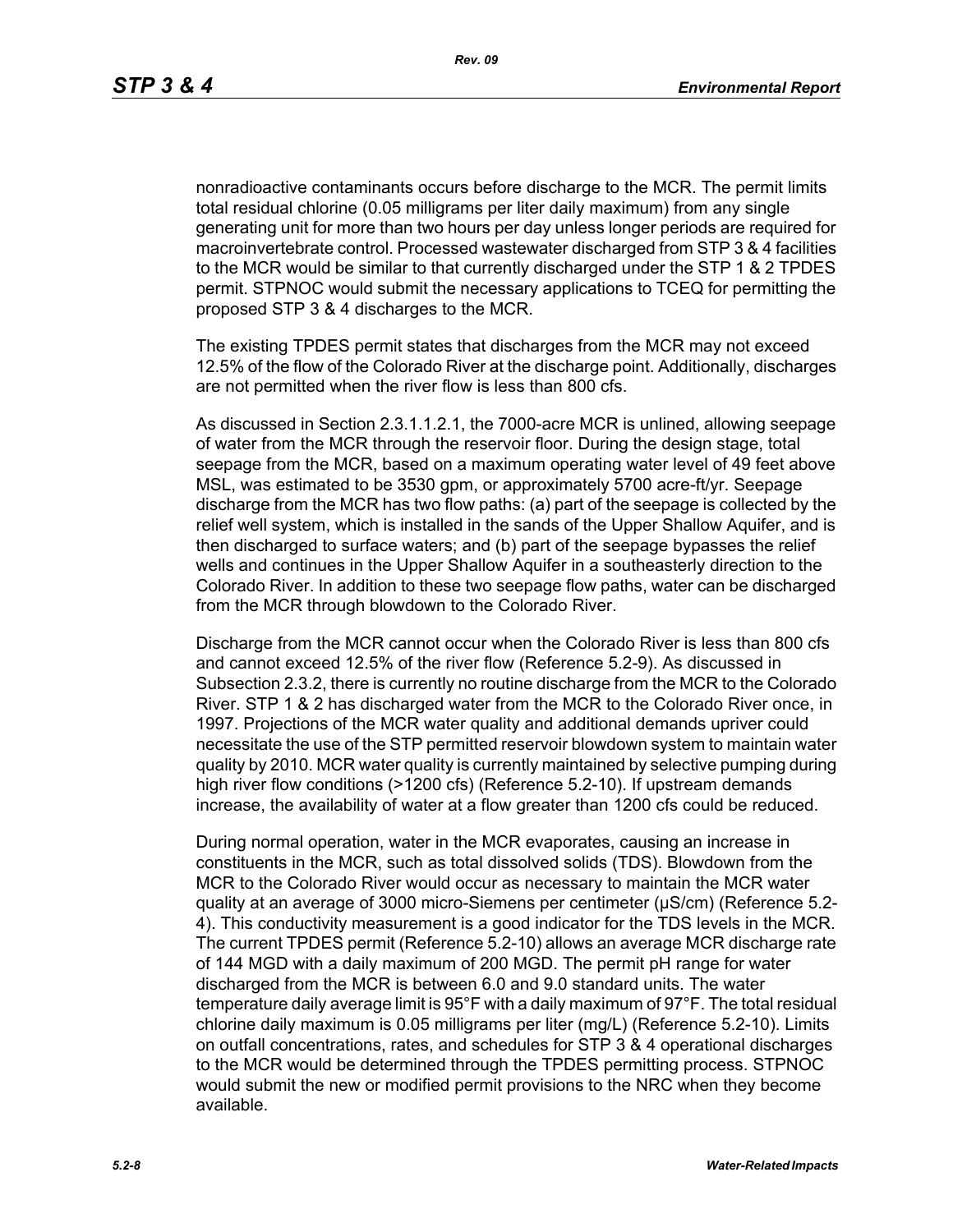The maximum calculated duration of continuous blowdown to the Colorado River for two-unit operation is 88 days and for four-unit operation is 73 days. These results are based on simulations using the historical flow record of the Colorado River. In the year with the maximum duration of continuous blowdown, the annual diversion limit is reached earlier in the year for the four-unit scenario because of the higher consumption, as compared with the two-unit scenario. When the annual limit is reached, no further makeup to the MCR is allowed in that year according to the diversion rules and as a result, blowdown is not permitted either (except under extreme rainfall events). Therefore, the four-unit scenario shows a shorter duration of continuous blowdown. Blowdown occurrences are governed by the operating rules of the MCR that depend on the dynamic relationships of multiple parameters including water level, conductivity and temperature in the MCR, and the flow of the Colorado River.

The MCR is routinely monitored for constituents other than TDS, such as metals and salts, to determine effectiveness of the water treatment program to minimize biofouling and condenser scaling and corrosion. Surface water quality data for metals and salts for two rounds of samples collected from the MCR in 2006 are presented in Table 2.3.3-3. These low concentrations of metals and salts indicate the high quality of the water contained in the MCR and reflect the source term for water leaving the MCR. Current water quality at the site is discussed in Section 2.3.3 and surface water quality is specifically discussed in Section 2.3.3.1. As discussed above, discharges to the MCR for STP 3 & 4 water treatment would be comparable to STP 1 & 2 with the use of biocides and anti-scalants. Because STP 3 & 4 are not anticipated to regenerate ion exchange resin, STP 3 & 4 would actually discharge less chemicals to the MCR than currently discharged from STP 1 & 2. Due to the additional reservoir makeup required to offset evaporation and the limited amount of discharge from STP 3 & 4, the concentrations of chemicals and other constituents in the MCR water would be expected to increase only slightly, if at all. Existing constituents in the MCR are comparable to the state drinking water standards, except for aluminum and arsenic which are not attributed to plant operation and introduced from ground and surface water sources. Therefore, the impacts to water quality in the MCR due to addition of STP 3 & 4 are expected to be SMALL. Similarly, impacts to other surface water bodies which directly or indirectly receive water from the MCR also would be SMALL.

The MCR water budget and water quality model is set up to simulate the operation of all four units (existing STP 1 & 2 and proposed STP 3 & 4) at the STP site. The simulation uses historical Colorado River flows as well as projected flows accounting for the proposed Lower Colorado River Authority/San Antonio Water System diversions to evaluate the incremental impact on water and aquatic resources from the addition of proposed STP 3 & 4 under anticipated changes in the water supplies of the Lower Colorado River Basin. Based on modeling to evaluate the impacts of adding STP 3 & 4 to the MCR system, the amount of TDS would increase slightly. Using historical Colorado River flows, the mean TDS was calculated to increase from 2,178.5 mg/L to 3,076.8 mg/L, and using the proposed Lower Colorado River Authority/San Antonio Water System diversions, the mean TDS was calculated to increase from 2,256.0 mg/L to 3,838.8 mg/L (Reference 5.2-13). However, the number of days of blowdown required to maintain acceptable levels of TDS would change by less than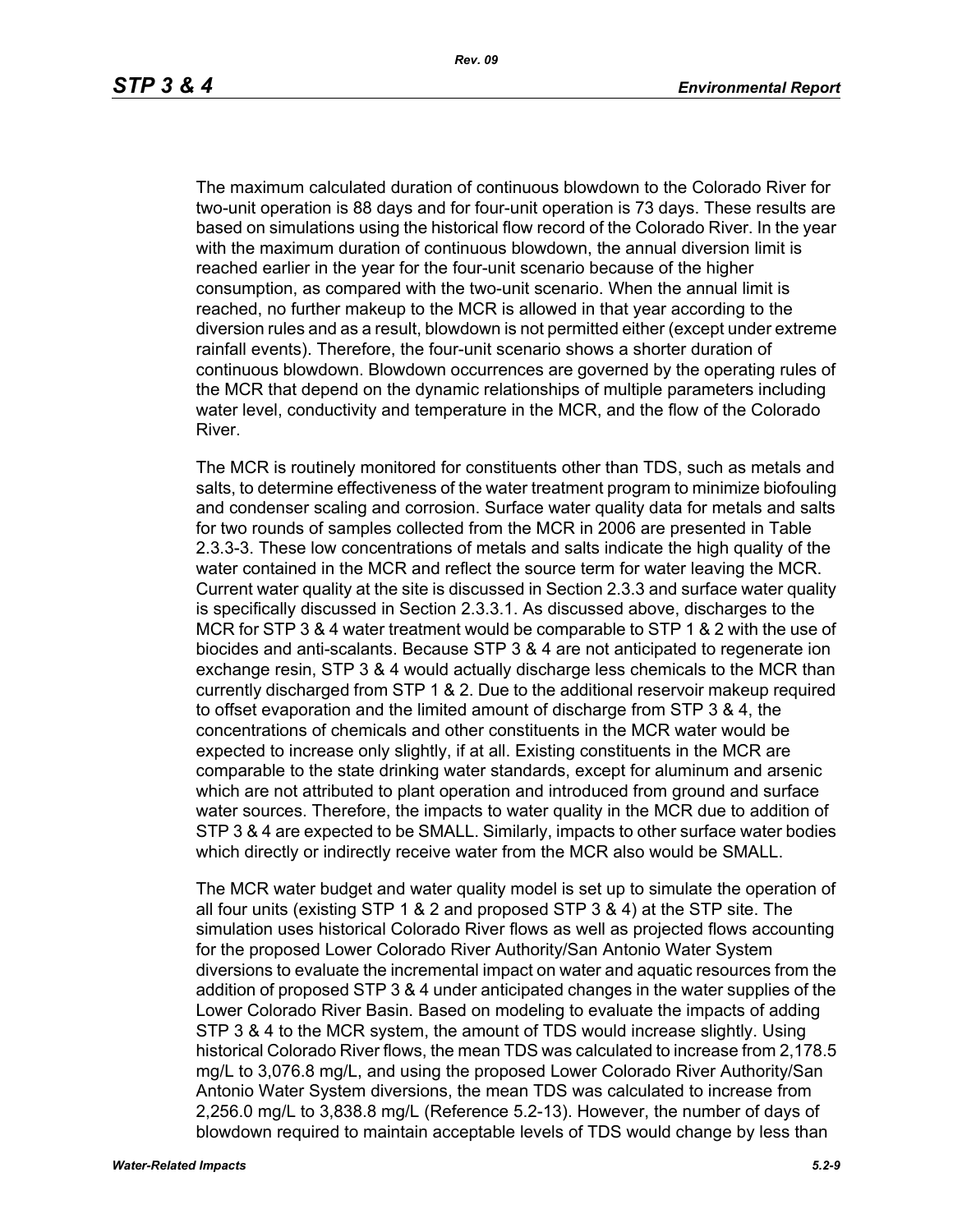*Rev. 09*

1% (Reference 5.2-13). The reach of the Colorado River associated with MCR blowdown is within the tidal influence of the Gulf of Mexico. River TDS varies significantly from practically freshwater to saltwater in this area. Additionally, any blowdown to the Colorado River is limited to less than 12.5% of the river flow and to only when river flow is greater than 800 cubic feet per second, so the TDS would be within the range normally seen for this reach of the river. Therefore, impacts to the Colorado River from TDS would be SMALL.

As discussed in Subsection 2.3.3, during 2004 Segment 1401 of the Colorado River (the reach of the river associated with STP) was listed as fully supporting aquatic life, contact recreation, and general use (Reference 5.2-11). As indicated in Reference 5.2- 12, Segment 1401 was added to the list of impaired waters due to the presence of bacteria. The STP 1 & 2 wastewater treatment facility currently discharges treated water to the MCR where it is diluted by water of the MCR and reused. The waste water from current STP 1 & 2 facilities does not discharge directly to the Colorado River.

Impacts of chemicals in the proposed MCR blowdown on the Colorado River water quality would be SMALL and would not warrant mitigation. STPNOC would submit the necessary permit applications to TCEQ for review for a modified or new TPDES permit for STP 3 & 4 facility discharges to the MCR and from the MCR to the Colorado River. TCEQ would evaluate potential effects of STP 3 & 4 on the MCR water quality and the Colorado River water quality and determine if adjustments are necessary to the current TPDES permitted 001 outfall limits. STPNOC would monitor the MCR water quality on a regular basis in conjunction with the MCR water level to determine if and when blowdown is necessary. STPNOC would continue to monitor flow of the Colorado River prior to withdrawing surface water and discharging water to the Colorado River.

Tritium produced in the STP 1 & 2 reactor coolant systems is released via liquid discharges to the MCR. Tritium is a radioactive isotope of hydrogen and is a part of the water molecule. Although radioactive effluents are treated to remove impurities by the Liquid Waste Processing System (LWPS) prior to discharge, tritium cannot be removed because it is chemically part of the water molecule. Since tritium is part of the water it does not concentrate in the environment and is only diluted when it comes in contact with off-site water.

Sampling for radionuclides in water at the site is performed as part of the site's Radiological Environmental Monitoring Program (REMP). Surface water quality data for radionuclides from sampling in 2005 are presented in Table 2.3.3-4 and tritium concentrations in surface water, including the MCR, from 1995-2005 are presented in Table 2.3.3-5. STP 1 & 2 discharge about 2000 Curies (Ci) of tritium to the MCR annually. The tritium concentration in the MCR has been relatively constant for many years, and well below the EPA drinking water standard for tritium of 20,000 pCi/L and the NRC reporting limit of 30,000 pCi/L under the REMP.

STP 3 & 4 may add an additional 16 Ci each year to the MCR from tritium. This much lower value is due to the difference in the reactor design and water chemistry for STP 3 & 4 compared to STP 1 & 2. Consequently, the concentration of tritium in the MCR may increase, but the average increase would be less than 1%. Year to year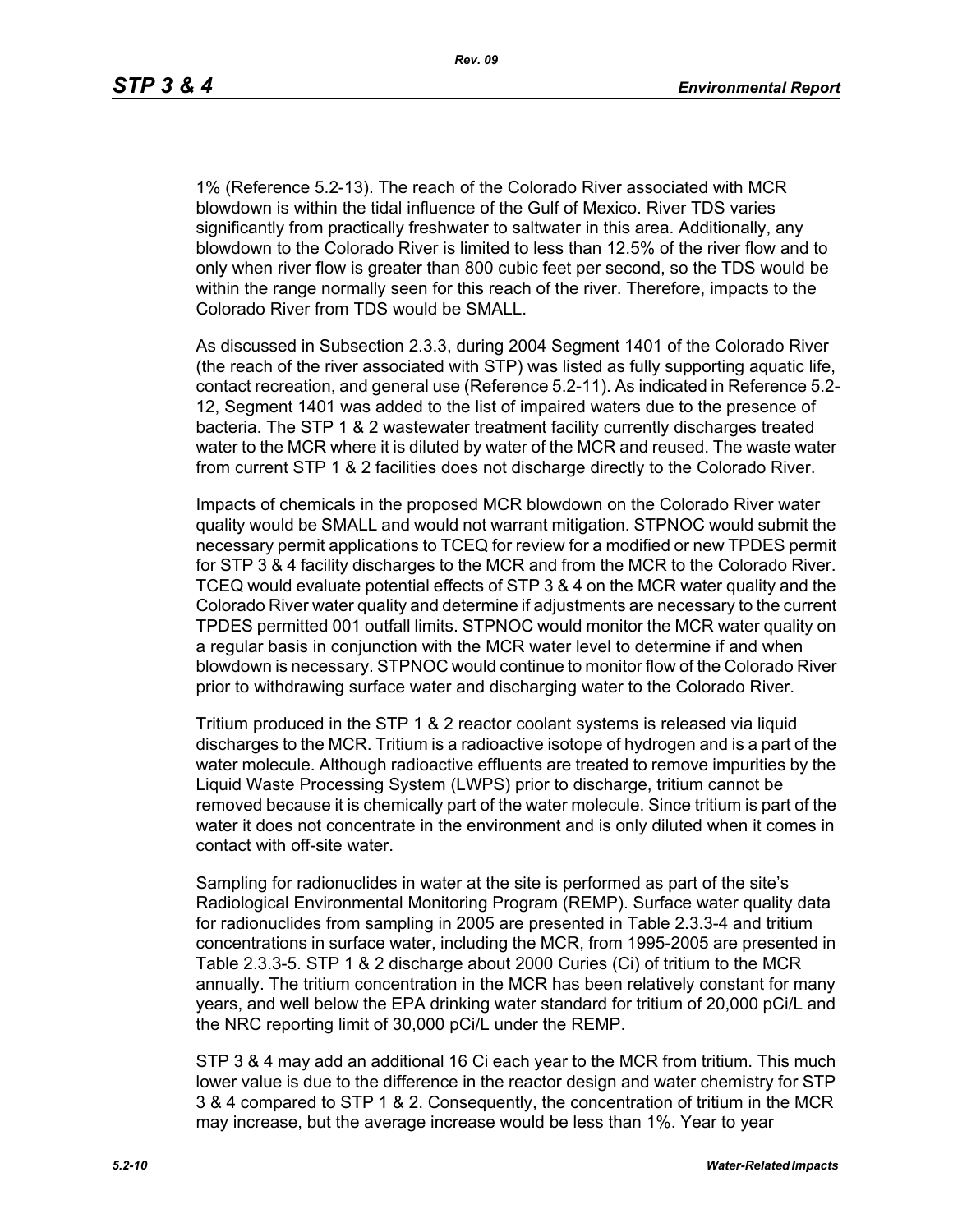fluctuations in precipitation, reservoir makeup, evaporation rate, and STP 1 & 2 release rates would have a greater effect on tritium concentration than any contributions from STP 3 & 4.

Table 12.2-22 of the FSAR indicates the average annual release concentration of tritium to the MCR from the operation of STP 3 & 4 would be 8.38 pCi/L. Historically, the highest concentrations of tritium reported in the MCR for the operation of STP 1 & 2 are at MCR Blowdown #216 and are approximately 10,000 pCi/L (See Table 2.3.3- 5). Overall monitoring of surface water from Table 2.3.3-5 averages approximately 6,000 pCi/L. Based on these values, the additional input of an average of 8.38 pCi/L from STP 3 & 4 would not significantly increase the tritium concentrations in the MCR, and would be well below the EPA drinking water standard. Hence, any discharge to the groundwater or to an offsite body of water like the Colorado River would be safe even before dilution. Therefore, the impact of tritium in the MCR or discharged to the Colorado River would be SMALL.

As discussed in Section 2.3.1.1.2.1, approximately 68%, or 3850 acre-ft/yr, of the total expected MCR seepage would be discharged through the relief wells and into surface waters. The distribution of relief well surface water discharge results in approximately 28% being returned to the Colorado River, 53% to Little Robbins Slough, 18% to the East Fork of Little Robbins Slough and <1% being returned to the West Branch of the Colorado River. Because the levels of tritium in the MCR are below the EPA drinking water standard, the impact of tritium in discharges to the Colorado River, Little Robbins Slough, the East Fork of Little Robbins Slough, and the West Branch of the Colorado River from the relief wells would be SMALL.

The remaining 32%, or 1850 acre-ft/yr, of the total expected MCR seepage would move into the Upper Shallow Aquifer and migrate to the southeast, discharging at the Colorado River. The discharge point of groundwater from the Upper Shallow Aquifer to the Colorado River is over 4,000 feet from the MCR. At a travel time of 40 feet/yr, groundwater would not reach surface water discharge points for approximately 100 years. The half-life for tritium is 12.3 years, meaning that during the 100 year travel time, the tritium concentrations in groundwater would decay over 8 half lives resulting in a concentration of less than 1% of the original concentration seeping from the MCR. If the initial groundwater concentration of tritium is 10,000 pCi/L, the concentration upon arrival at surface water discharge points without taking dilution over time and distance into consideration would be less than 100 pCi/L, which is well below the EPA drinking water standard of 20,000 pCi/L. Therefore, the impact on surface water from the Upper Shallow Aquifer discharge would be SMALL.

#### **5.2.3.2 Groundwater Quality**

The shallow aquifer zone in this area contains water of marginal to poor quality. Results of chemical analyses taken before STP 1 & 2 operation indicated that this water was objectionable for potable use because of total hardness, chlorides, metals, and TDS. For these reasons, potable water, and water for other plant uses, is obtained from the deep aquifer.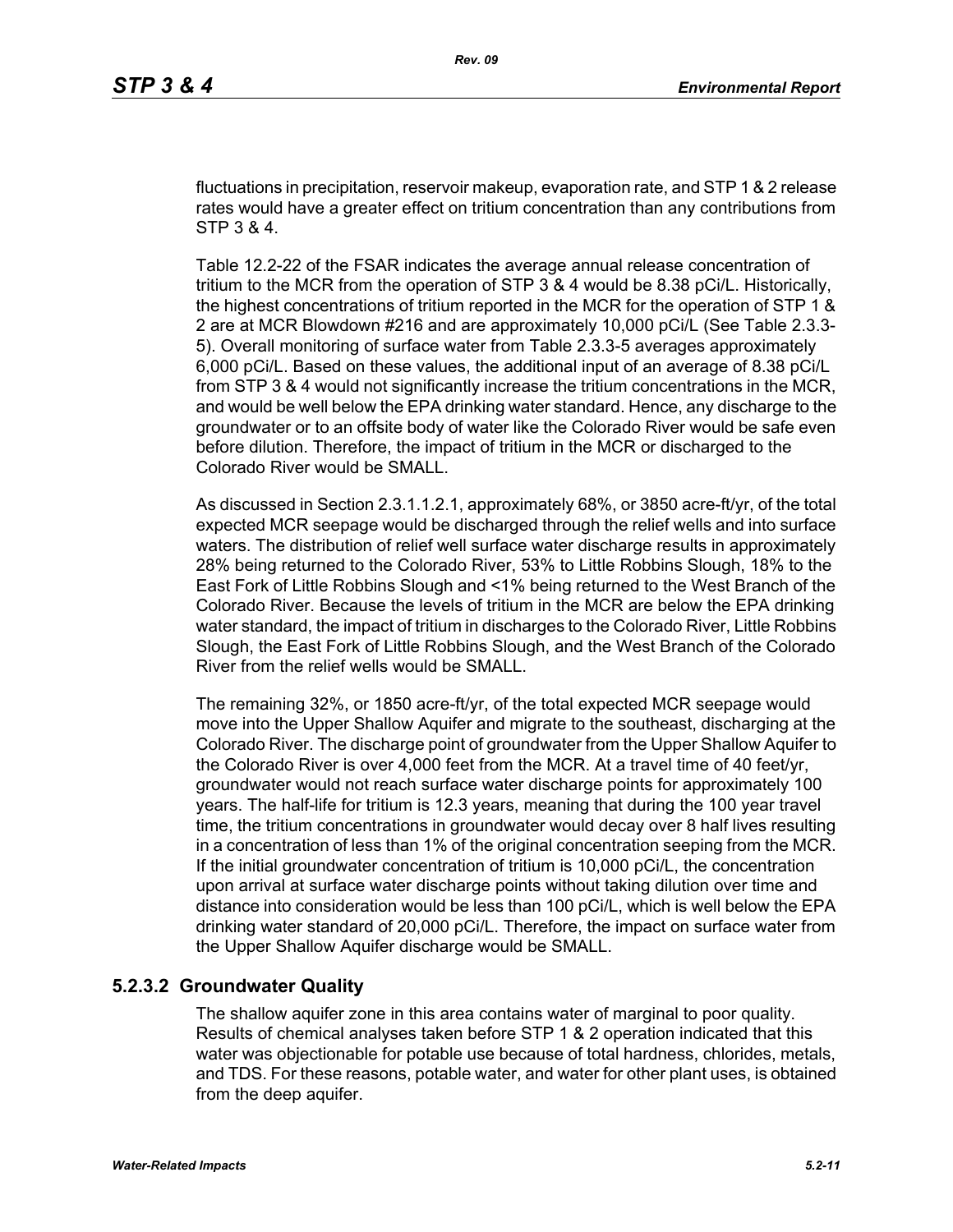*Rev. 09*

As part of the REMP, groundwater quality is monitored from Upper Shallow Aquifer wells within 6 miles of the site. Results of the analyses are presented in Section 2.3.3. Surface water quality data for metals and salts for two rounds of samples collected from the MCR in 2006 are presented in Table 2.3.3-3. The low quantities of metals and salts reflect the high quality of water present in the MCR and reflect the source term for groundwater seepage to the Upper Shallow Aquifer. Section 5.2.3.1 discusses the environmental impacts of TDS and other constituents in the MCR due to the addition of STP 3 & 4 and concludes that those impacts are SMALL. Because the source of any TDS or other constituents in groundwater is from the MCR, the environmental impacts of the TDS or other constituents in the groundwater would also be SMALL.

In addition, the quality of water discharged to the MCR and the quality of the water discharged from the MCR are currently maintained to meet TCEQ-permitted levels, and would continue to be maintained with the addition of STP 3 & 4. Additionally, as discussed in Section 5.2.3.1, the quality of the water in the MCR is and would remain high, and would not adversely impact biota if consumed. Given the high quality of the MCR water, any discharge from the MCR to the groundwater would not result in significant impacts to groundwater. As stated in Section 2.3.1.1.2, there would be no significant changes in the design of the MCR for the addition of STP 3 & 4 and there would be insignificant changes in the seepage rates from the MCR due to the addition of STP 3 & 4. In addition, UFSAR 2.4.13.4, Monitoring or Safeguard Requirements, indicates that Upper Shallow Aquifer groundwater levels are monitored periodically through piezometers installed appropriately around the site. Significant changes in water levels or basic groundwater flow patterns would be evaluated to determine if additional monitoring of groundwater would be required. Groundwater quality data from the piezometers can also be evaluated to determine if any additional monitoring frequencies or new monitoring well points need to be established. Therefore, impacts to the Upper Shallow Aquifer as a result of the operation of STP Units 3 & 4 would be SMALL.

As discussed above in Section 5.2.3.1, tritium contributed to the MCR by STP 3 & 4 is expected to increase the tritium concentration by less than 1%. Currently, almost half of the tritium is removed from the reservoir annually. Tritium in the MCR is also diluted by reservoir makeup water diverted from the Colorado River and direct rainfall. Tritium concentrations also decrease due to radioactive decay. For these reasons, the environmental impacts of tritium in the MCR and in other surface waters from the operation of STP 3 & 4 are SMALL because the tritium levels are below the EPA drinking water standard for tritium of 20,000 pCi/L and the NRC reporting limit of 30,000 pCi/L under the REMP. Any discharge offsite via the above pathways to surface waters or groundwater would also remain below established limits and would continue to be confirmed per the REMP. Therefore, impacts of four-unit operation on the shallow aquifer would be SMALL.

Furthermore, the results of radionuclide analyses for 2005 are presented in Table 2.3.3-9 with tritium being the only constituent reported above detection levels (260 pCi/L) at 1,600 pCi/L. The location of the well with the detectable tritium concentrations is located adjacent to the MCR and 3.8 miles south of STP 1 & 2. In 2006, groundwater from 16 wells in the Upper Shallow Aquifer was analyzed quarterly for tritium. The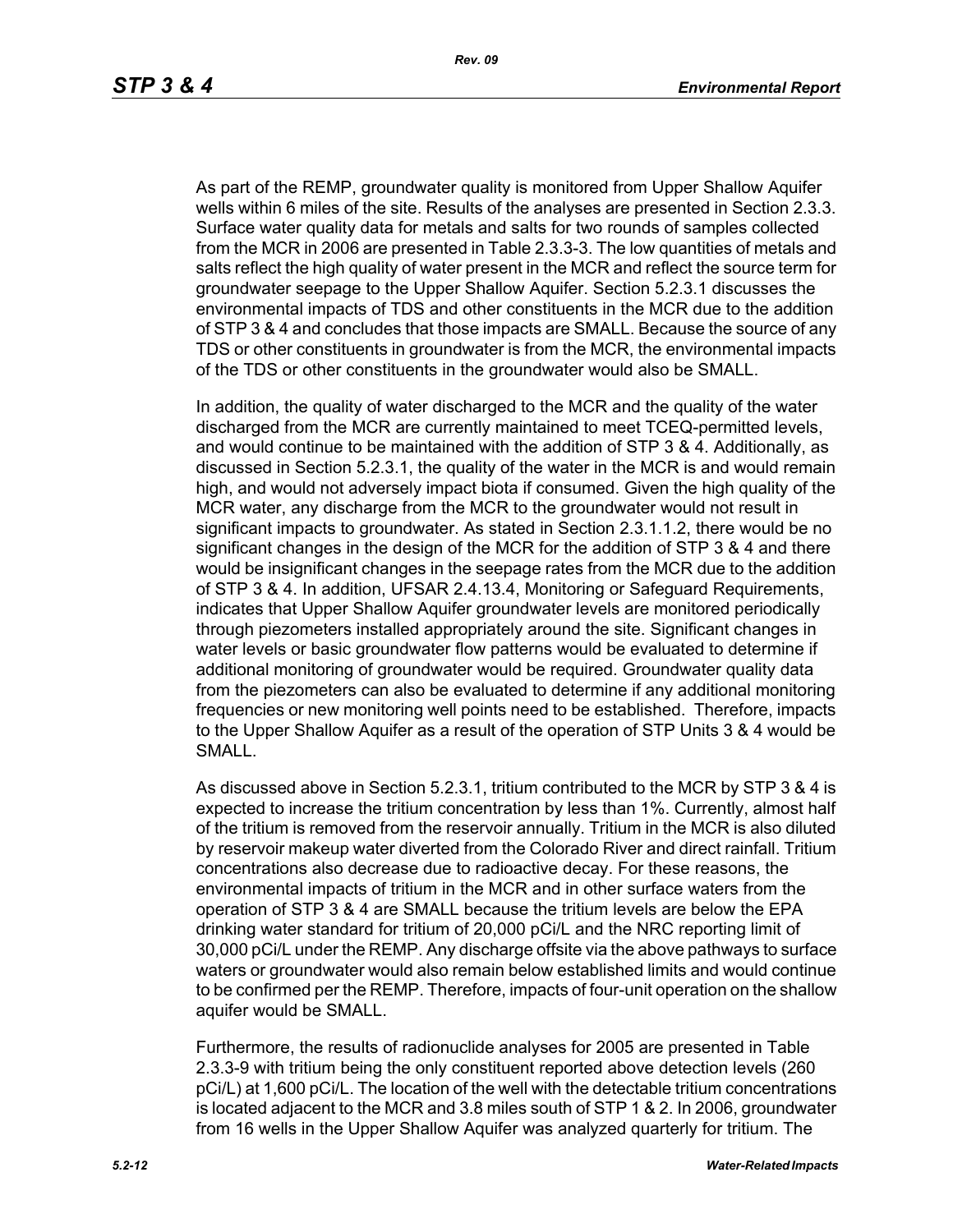*Rev. 09*

analytical results are summarized in Table 2.3.3-10. The only well reporting tritium above the detection limit of 300 pCi/L was piezometer well number 435-02, located 700 feet west of the MCR embankment and 2.9 miles southwest of STP 1&2. Detected tritium concentrations ranged from 309 to 593 pCi/L, well below the EPA drinking water standard of 20,000 pCi/L. (Note that the detection level varies based on the background and the size of the sample).

Table 12.2-22 of the FSAR indicates the average annual release concentration of tritium to the MCR from the operation of STP 3 & 4 would be 8.38 pCi/L. Historically, the highest concentrations of tritium reported in the MCR for the operation of STP 1 & 2 are at MCR Blowdown #216 and are approximately 10,000 pCi/L (Table 2.3.3-5). Overall monitoring of surface water from Table 2.3.3-5 averages approximately 6,000 pCi/L. Based on these values, the additional input of an average of 8.38 pCi/L from STP 3 & 4 would not significantly increase the tritium concentrations in the MCR.

As discussed in Section 2.3.1.1.2.1, discharge to the environment from the MCR occurs from seepage through the reservoir floor to the groundwater. Groundwater flow from the MCR is intercepted in part by the relief well system, installed into sands of the Upper Shallow Aquifer. Groundwater is discharged from the passive relief wells and collected in toe and drainage ditches around the periphery of the MCR embankment and then discharged to surface water.

As described in Section 2.3.1.1.2.1, a portion of the seepage from the MCR would not be captured by the relief well system (approximately 32%). The ODCM model for the site has been prepared utilizing well data that suggests migration of groundwater seeping from the MCR into the Shallow Aquifer travels at approximately 40 ft/yr. The nearest offsite well used for watering livestock is located 1,400 feet from the reservoir. Conservatively assuming the flow is directly to this well, groundwater would not reach this well for 35 years. The half-life for tritium is 12.3 years, meaning that during the 35 year travel time, the tritium concentrations in groundwater would decay 2.8 half lives or to approximately 16 percent of the original concentration seeping from the MCR. If the initial groundwater concentration of tritium is 10,000 pCi/L, the concentration upon arrival at the offsite well would be approximately 1,600 pCi/L without taking dilution over time and distance into consideration. The tritium concentration is still well below the EPA drinking water standard for tritium of 20,000 pCi/L. Therefore, the impact on users of the well water from the Upper Shallow Aquifer would be SMALL.

The shallow aquifer is separated from the deep aquifer by more than 150 feet of predominantly clay sediments which effectively seal the deep aquifer from reservoir seepage. Therefore, there would be no environmental impacts to the deep aquifer from tritium produced by operation of STP 3 & 4.

### **5.2.4 References**

5.2-1 TCEQ (Texas Commission on Environmental Quality) 2007. Letter from Kelly Holligan (TCEQ) to R. A. Gangluff (STP Nuclear Operating Company) Re: Cooling Water Intake Structures Phase II Rules; South Texas Project Electric Generating Station; TPDES Permit No. WQ0001908000, June 27, 2007.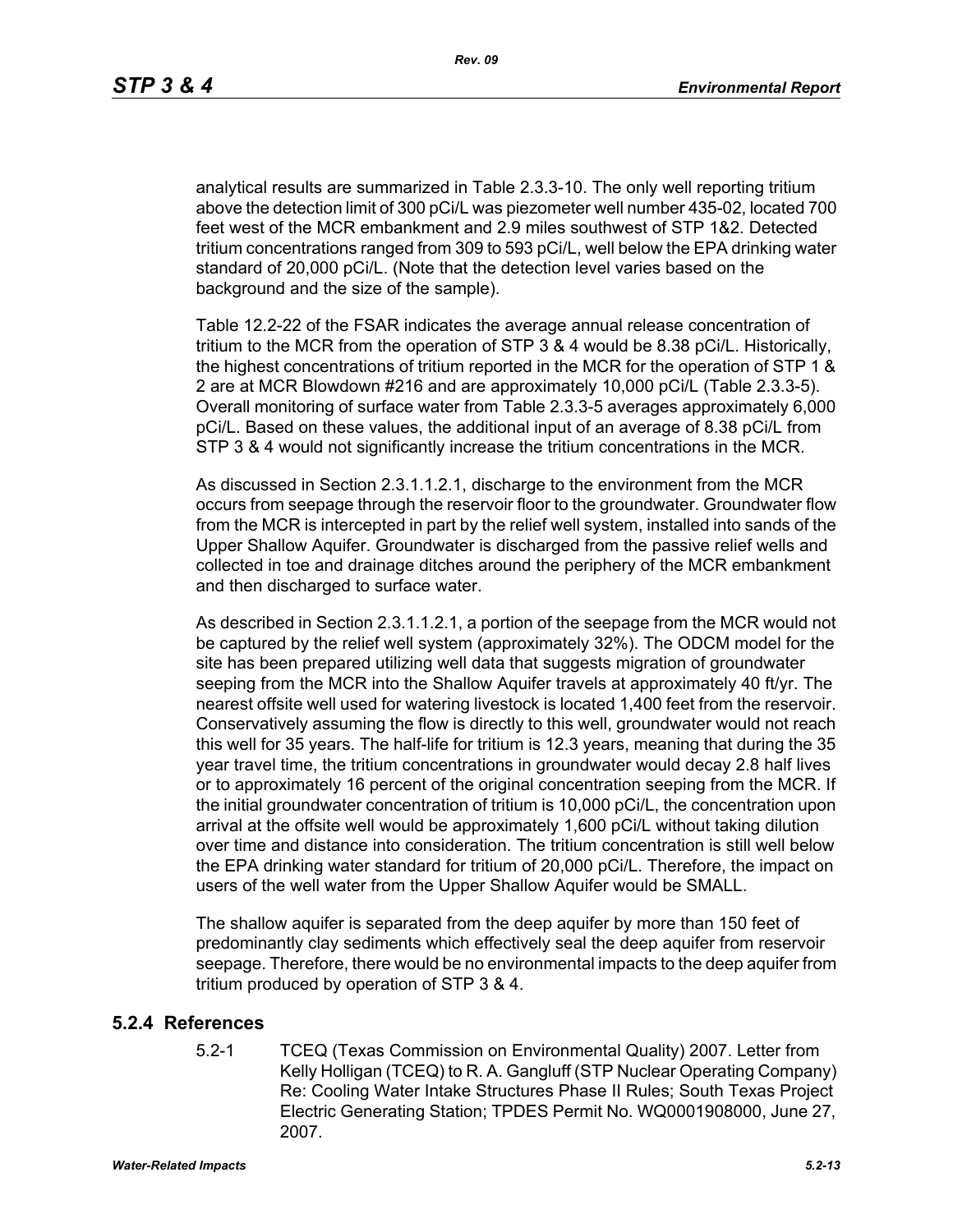| $5.2 - 2$ | Operating Permit, STP Nuclear Operating Company, Historical User Permit |
|-----------|-------------------------------------------------------------------------|
|           | No. OP-04122805, Coastal Plains Groundwater Conservation District,      |
|           | March 2005.                                                             |

- 5.2-3 LCRA (Lower Colorado River Authority), Water Management Plan for the Lower Colorado River Basin, May 2003.
- 5.2-4 STPNOC (South Texas Project Nuclear Operating Company), 2006. Amended and Restated Contract by and between the Lower Colorado River Authority and STPNOC. Effective as of January 1, 2006.
- 5.2-5 USGS (U.S. Geological Survey) Water Year 2006 Report, Colorado River, USGS Station 08162500 near Bay City, Texas, April 24, 2007.
- 5.2-6 Holligan (Karen Visnovsky Holligan), 7Q10 Flows. E-mail from Karen Visnovsky Holligan (TCEQ) to Bridget Twigg (TtNUS) June 13, 2007.
- 5.2-7 CPGCD (Coastal Plains Groundwater Conservation District), Rules of the Coastal Plains Groundwater Conservation District, adopted May 25, 2004.
- 5.2-8 "Groundwater and Wells," Fletcher G. Driscoll, 2nd Edition, Johnson Filtration Systems Inc., St. Paul, Minnesota, 1989.
- 5.2-9 TCEQ, STP Nuclear Operating Company, TPDES Permit No. 001908000 Renewal. July 21, 2005.
- 5.2-10 STPNOC (South Texas Project Nuclear Operating Company), South Texas Project Electric Generating Station Certificate of Adjudication 14-5437, May 1, 2005, Rev. 1.
- 5.2-11 TCEQ 2004 Texas Water Quality Inventory and 303(d), April 14, 2007.
- 5.2-12 TCEQ 2006 Texas Water Quality Inventory and 303(d), April 27, 2007.
- 5.2-13 NRC (Nuclear Regulatory Commission) 2009. Response to RAI 05.02-05, U7-C-STP-NRC-090091 (ML092150963). July 30, 2009.
- 5.2-14 "Plant Water Balance," Fluor Nuclear Power Calculation No. U7-SITE-G-CALC-DESN-2001.
- 5.2-15 "Site Groundwater Use for Construction, Initial Testing, Startup, and Operations," Fluor Nuclear Power Calculation No. U7-SITE-G-CALC-DESN-2002.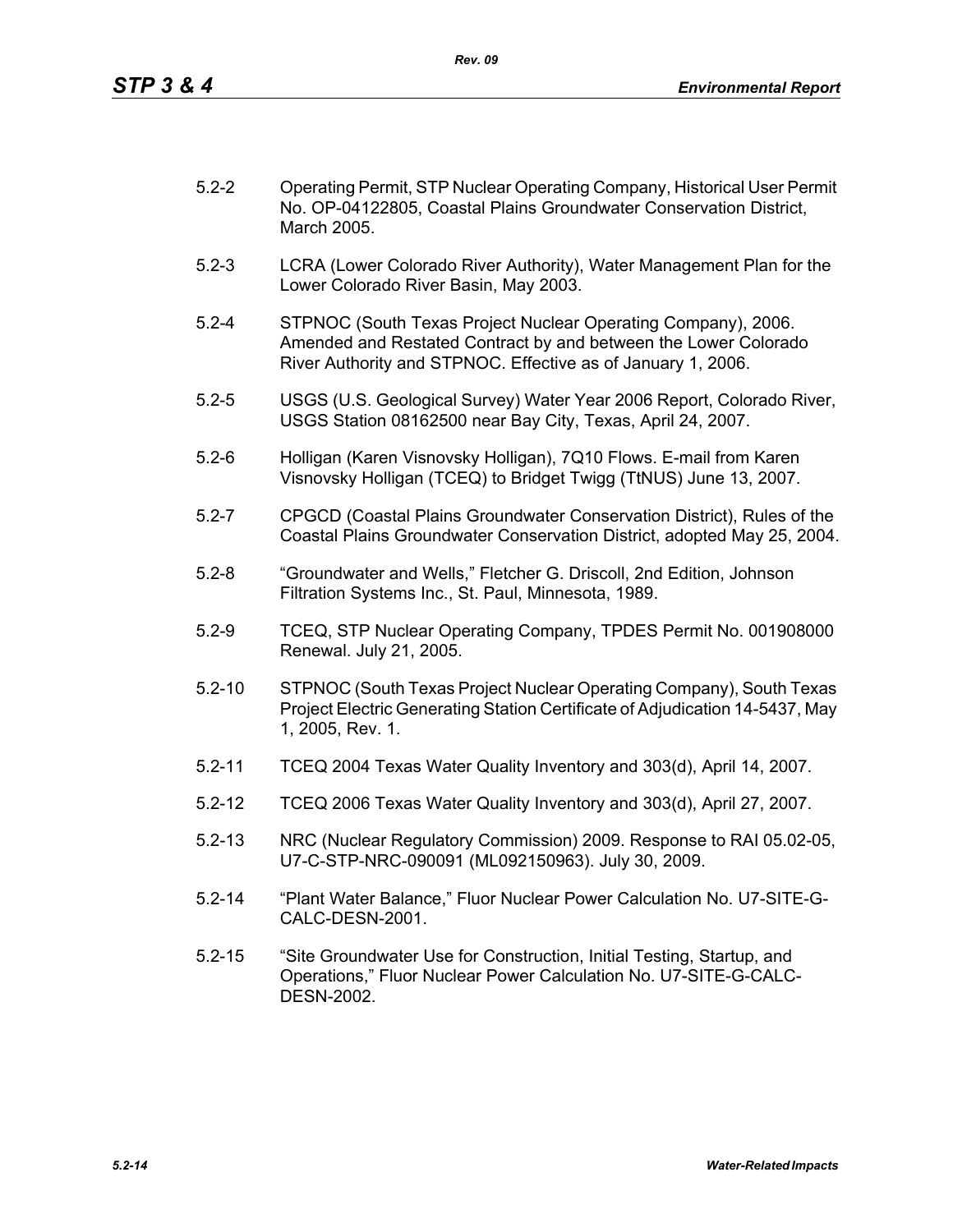|                     | <b>Mean Monthly River</b><br>Flow [1], [2]                                                          | <b>Maximum [3] River</b><br>Withdrawal<br>for Makeup (2 units) | <b>Percent of Mean</b><br><b>Monthly River</b><br><b>Flow Lost to</b><br><b>Maximum</b><br><b>Makeup</b><br>(2 units) | <b>Maximum Total</b><br><b>Evaporation Rate (2)</b><br>units) [1] | <b>Percent of</b><br>Average<br><b>Flow Lost to</b><br>Evaporation |  |
|---------------------|-----------------------------------------------------------------------------------------------------|----------------------------------------------------------------|-----------------------------------------------------------------------------------------------------------------------|-------------------------------------------------------------------|--------------------------------------------------------------------|--|
| January             | 1,150,274                                                                                           | 47,489                                                         | 4.1                                                                                                                   | 49,000                                                            | 4.3                                                                |  |
| February            | 1,455,907                                                                                           | 47,489                                                         | 3.3                                                                                                                   | 49,000                                                            | 3.4                                                                |  |
| March               | 1,281,324                                                                                           | 47,489                                                         | 3.7                                                                                                                   | 49,000                                                            | 3.8                                                                |  |
| April               | 1,225,224                                                                                           | 47,489                                                         | 3.9                                                                                                                   | 49,000                                                            | 4.0                                                                |  |
| May                 | 1,642,608                                                                                           | 47,489                                                         | 2.9                                                                                                                   | 49,000                                                            | 3.0                                                                |  |
| June                | 1,919,518                                                                                           | 47,489                                                         | 2.5                                                                                                                   | 49,000                                                            | 2.6                                                                |  |
| July                | 844,642                                                                                             | 47,489                                                         | 5.6                                                                                                                   | 49,000                                                            | 5.8                                                                |  |
| August              | 374,748                                                                                             | 47,489                                                         | 12.7                                                                                                                  | 49,000                                                            | 13.1                                                               |  |
| September           | 787,195                                                                                             | 47,489                                                         | 6.0                                                                                                                   | 49,000                                                            | 6.2                                                                |  |
| October             | 1,103,150                                                                                           | 47,489                                                         | 4.3                                                                                                                   | 49,000                                                            | 4.4                                                                |  |
| November            | 1,248,562                                                                                           | 47,489                                                         | 3.8                                                                                                                   | 49,000                                                            | 3.9                                                                |  |
| December            | 1,100,906                                                                                           | 47,489                                                         | 4.3                                                                                                                   | 49,000                                                            | 4.5                                                                |  |
| [2] Reference 5.2-4 | [1] All flows in gallons per minute<br>[3] Maximum water withdrawal occurs during normal operations |                                                                |                                                                                                                       |                                                                   |                                                                    |  |

*STP 3 & 4*